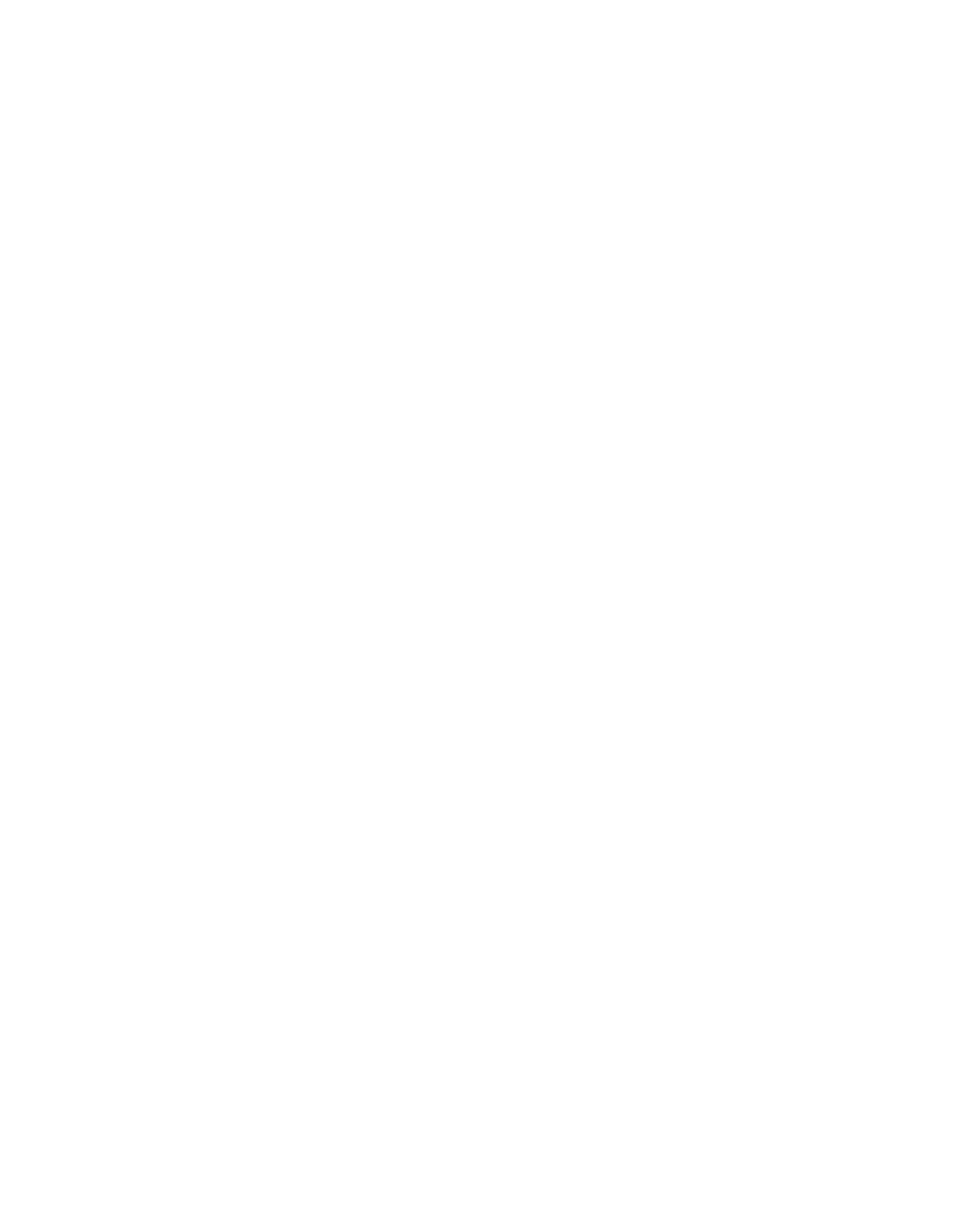

Юридический адрес: 634045, Томская область, город Томск, улица Нахимова, дом 13а строение 1 ОГРН:1057002610378, ИНН:7017126251, КПП:701701001 Teл: (3822) 310-810

- E.T.A. (Estimated Time of Arrival) Of Vessel
- Ullage Report
- Cargo Manifest
- (CPA.)
- VESSEL (N.O.R) NOTICE OF READINES
- ATSC
- ATV/ (Email & Call)
- Vessel Insurance

- Invoice for the payment of \$420,000 Security Guarantee deposit (Seller account department we issue immediately after verification of the PPOP) NOTE: BUYER HAS FIVE (5) DAYS TO VERIFY SHIPPING DOCUMENTS LISTED ABOVE, after a satisfactory verification and confirmation, the BUYER process invoice payment.

4. Upon receipt and verification of the PPOP Documents and Buyer remit three percent \$220,000 of the total product value to the sellers account bank account within three (3) banking days of insurance of payment invoice via MT103 guarantee down payment to enable transfer title of ownership to the potential buyer's company name and re-routing cost of the vessel to the buyer's new port which will be deducted from the total payment value,

5. NCNDA and legalization is completed and signed by all Partners.

6.Upon the confirmation of the security guarantee deposit payment (\$220,000) from total product value, The ship owner entrust the shipping agency and buyer's ship agent to register the arrival of the Vessels to the maritime Safety administration to the new port and re - route the vessel to the new buyer's destination port and issues to buyer the Authorization to Board (ATB) upon arrival of vessel at discharge port and the Seller transfers the " title of Ownership to the potential buyers company name.

7. Vessel arrives at the discharge port and buyer carries out the CIQ/SGS inspection and upon a successful inspection, Buyer makes payment for the product via MT103 and buyer pay for all mandates

8. Seller/ buyer sign contract for 12 months with Roll and Extension.